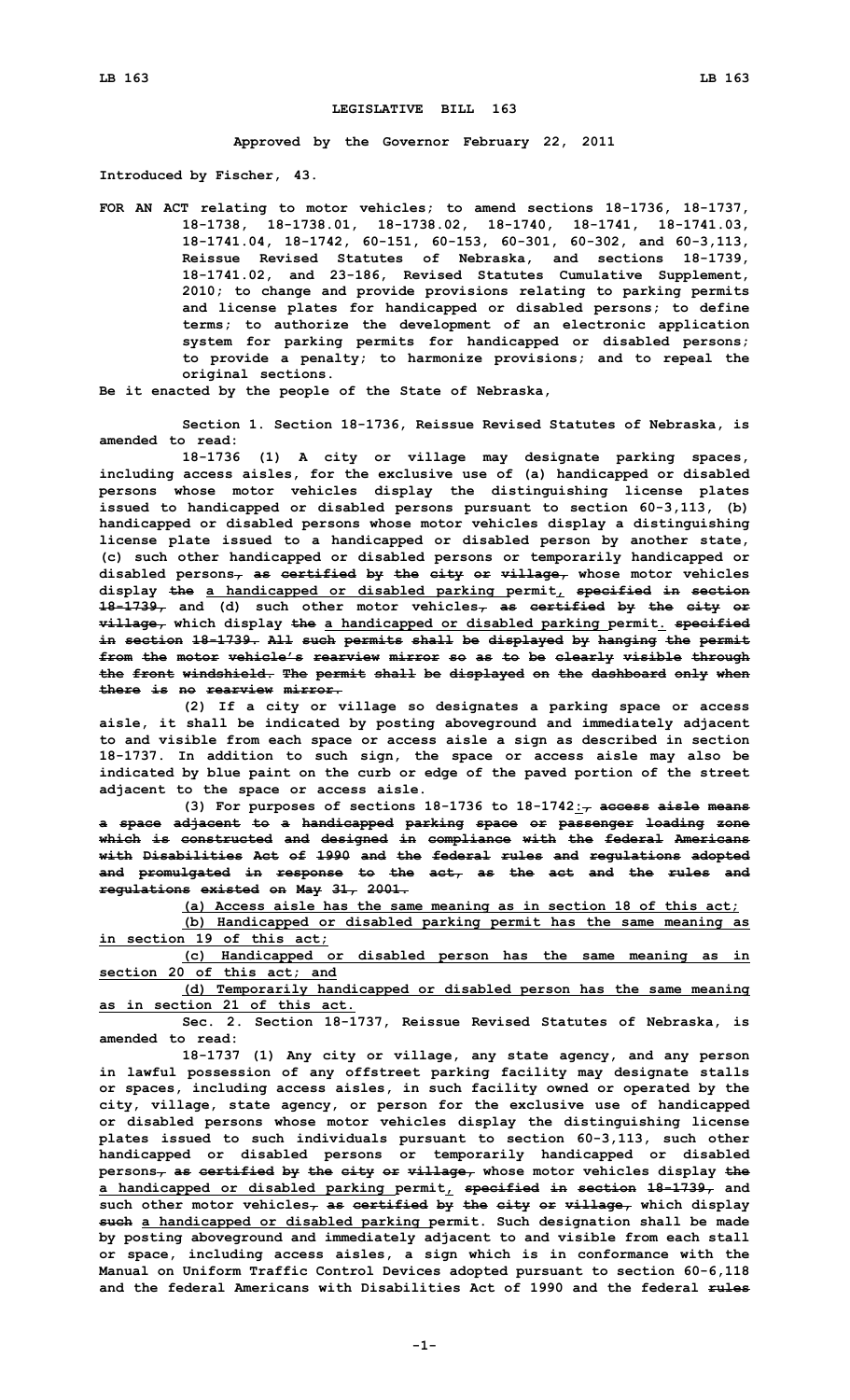**and regulations adopted and promulgated in response to the act, as the act and the rules and regulations existed on May 31, 2001. January 1, 2011.**

**(2) The owner or person in lawful possession of an offstreet parking facility, after notifying the police or sheriff's department, as the case may be, and any city, village, or state agency providing onstreet parking or owning, operating, or providing an offstreet parking facility may cause the removal, from <sup>a</sup> stall or space, including access aisles, designated exclusively for handicapped or disabled persons or temporarily handicapped or disabled persons or motor vehicles for the transportation of handicapped or disabled persons or temporarily handicapped or disabled persons, of any vehicle not displaying the proper handicapped or disabled parking permit or the distinguishing license plates specified in this section if there is posted aboveground and immediately adjacent to and visible from such stall or space, including access aisles, <sup>a</sup> sign which clearly and conspicuously states the area so designated as <sup>a</sup> tow-in zone.**

**(3) <sup>A</sup> person who parks <sup>a</sup> vehicle in any onstreet parking space or access aisle which has been designated exclusively for handicapped or disabled persons or temporarily handicapped or disabled persons or motor vehicles for the transportation of handicapped or disabled persons or temporarily handicapped or disabled persons, or in any so exclusively designated parking space or access aisle in any offstreet parking facility, without properly displaying the proper license plates or handicapped or disabled parking permit or when the handicapped or disabled person to whom or for whom, as the case may be, the license plate or permit is issued will not enter or exit the vehicle while it is parked in the designated space or access aisle shall be guilty of <sup>a</sup> handicapped parking infraction as defined in section 18-1741.01 and shall be subject to the penalties and procedures set forth in sections 18-1741.01 to 18-1741.07. The display on <sup>a</sup> motor vehicle of <sup>a</sup> distinguishing license plate or permit issued to <sup>a</sup> handicapped or disabled person by and under the duly constituted authority of another state shall constitute <sup>a</sup> full and complete defense in any action for <sup>a</sup> handicapped parking infraction as defined in section 18-1741.01. If the identity of the person who parked the vehicle in violation of this section cannot be readily determined, the owner or person in whose name the vehicle is registered shall be held prima facie responsible for such violation and shall be guilty and subject to the penalties and procedures described in this section. In the case of <sup>a</sup> privately owned offstreet parking facility, <sup>a</sup> city or village shall not require the owner or person in lawful possession of such facility to inform the city or village of <sup>a</sup> violation of this section prior to the city or village issuing the violator <sup>a</sup> handicapped parking infraction citation.**

**(4) For purposes of this section and section 18-1741.01, state agency means any division, department, board, bureau, commission, or agency of the State of Nebraska created by the Constitution of Nebraska or established by act of the Legislature, including the University of Nebraska and the Nebraska state colleges, when the entity owns, leases, controls, or manages property which includes offstreet parking facilities.**

**Sec. 3. Section 18-1738, Reissue Revised Statutes of Nebraska, is amended to read:**

**18-1738 (1) This section applies until the implementation date designated by the Director of Motor Vehicles under section 23 of this act.**

**(1) (2) The clerk of any city of the primary class, first class, or second class or village shall, or the county clerk or designated county official pursuant to section 23-186 or the Department of Motor Vehicles may, take an application from <sup>a</sup> handicapped or disabled person or temporarily handicapped or disabled person or his or her parent, legal guardian, or foster parent for <sup>a</sup> handicapped or disabled parking permit which will entitle the holder thereof or <sup>a</sup> person driving <sup>a</sup> motor vehicle for the purpose of transporting such holder to park in those spaces or access aisles provided for by sections 18-1736 to 18-1741 when the holder of the permit will enter or exit the motor vehicle while it is parked in such spaces or access aisles. For purposes of this section, the handicapped or disabled person or temporarily handicapped or disabled person shall be considered the holder of the permit.**

**(2) For purposes of sections 18-1736 to 18-1741, handicapped or disabled person shall mean any individual with <sup>a</sup> severe visual or physical impairment which limits personal mobility and results in an inability to travel unassisted more than two hundred feet without the use of <sup>a</sup> wheelchair, crutch, walker, or prosthetic, orthotic, or other assistant device, any individual whose personal mobility is limited as <sup>a</sup> result of respiratory problems, any individual who has <sup>a</sup> cardiac condition to the extent that his or her functional limitations are classified in severity as being Class III or Class IV, according to standards set by the American Heart Association, and any individual who has permanently lost all or substantially all the use**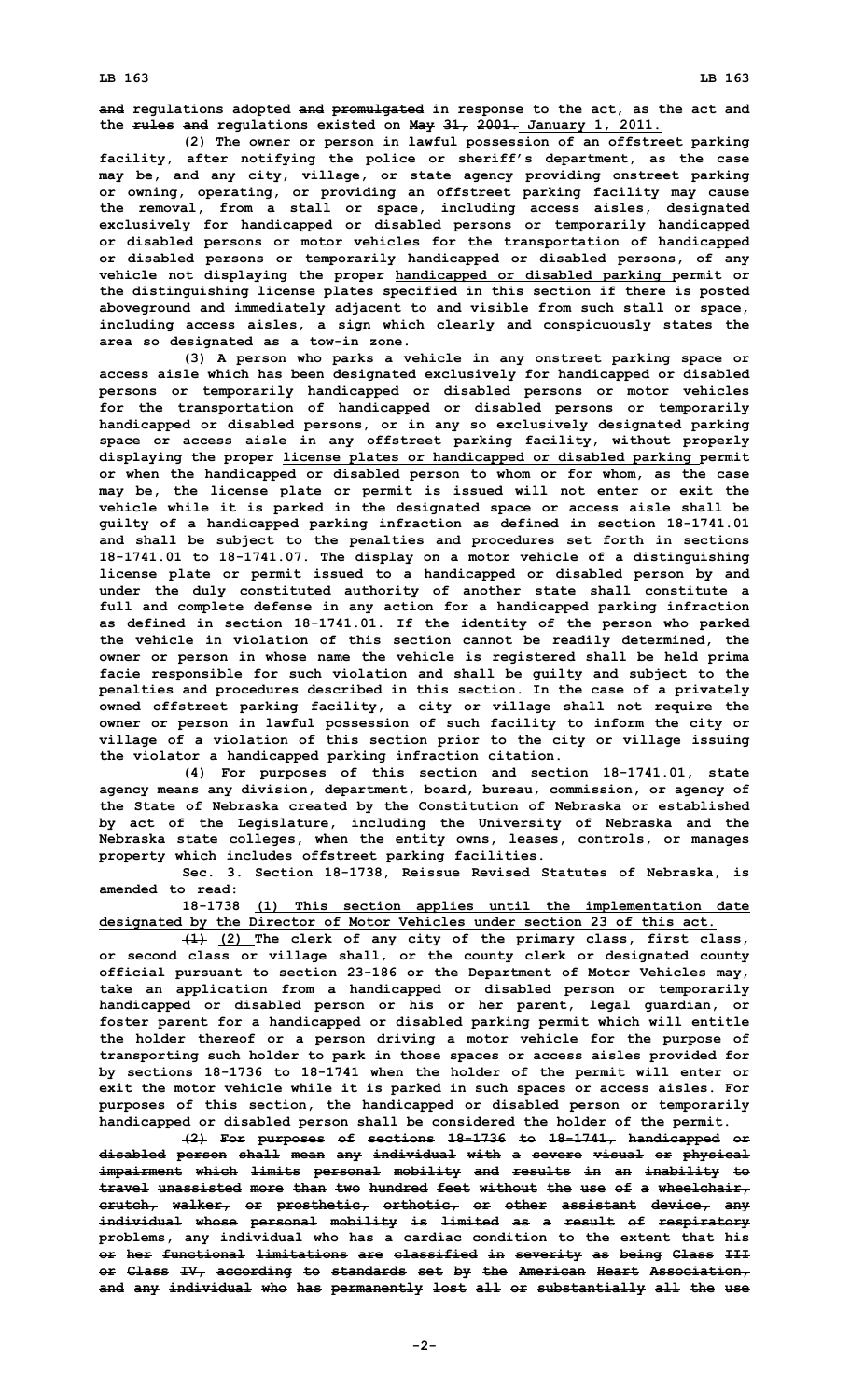**of one or more limbs. Temporarily handicapped or disabled person shall mean any handicapped or disabled person whose personal mobility is expected to be limited in such manner for no longer than one year.**

**(3) <sup>A</sup> person applying for <sup>a</sup> handicapped or disabled parking permit or for the renewal of <sup>a</sup> permit shall complete an application, shall provide proof of identity, and shall submit <sup>a</sup> completed medical form containing the statutory criteria for qualification and signed by <sup>a</sup> physician, <sup>a</sup> physician assistant, or an advanced practice registered nurse practicing under and in accordance with his or her certification act, certifying that the person who will be the holder meets the definition of handicapped or disabled person or temporarily handicapped or disabled person. No applicant shall be required to provide his or her social security number. In the case of <sup>a</sup> temporarily handicapped or disabled person, the certifying physician, physician assistant, or advanced practice registered nurse shall indicate the estimated date of recovery or that the temporary handicap or disability will continue for <sup>a</sup> period of six months, whichever is less. A person may hold only one permit up to two permits under this section. If <sup>a</sup> person holds <sup>a</sup> permit under this section, such person may not hold <sup>a</sup> permit under section 18-1738.01. and may hold either <sup>a</sup> permit under this section or <sup>a</sup> permit under section 18-1738.01, but not both. The Department of Motor Vehicles shall provide applications and medical forms to the clerk or designated county official. The application form shall contain information listing the legal uses of the permit and that the permit is not transferable, is to be used by the party to whom issued or for the motor vehicle for which it is issued, is not to be altered or reproduced, and is to be used only when <sup>a</sup> handicapped or disabled person or <sup>a</sup> temporarily handicapped or disabled person will enter or exit the motor vehicle while it is parked in <sup>a</sup> designated parking space or access aisle. The application form shall provide space for the applicant to sign <sup>a</sup> statement that he or she is aware of his or her rights, duties, and responsibilities with regard to the use and possession of <sup>a</sup> handicapped or disabled parking permit and the penalties provided by law for handicapped parking infractions. The application form shall also indicate that those convicted of handicapped parking infractions shall be subject to suspension of the permit for six months. A copy of the completed application form shall be given to each applicant. Before <sup>a</sup> permit is issued, the department shall enter all information required in the manner prescribed by section 18-1739. The clerk or designated county official shall submit to the department the name, address, and license number of all persons applying for <sup>a</sup> permit pursuant to this section. An application for the renewal of <sup>a</sup> permit under this section may be filed within thirty one hundred eighty days prior to the expiration of the permit. The existing permit shall be invalid upon receipt of the new permit. Following the receipt of the application and its processing, the Department of Motor Vehicles shall deliver each individual renewed permit to the applicant, in person or by first-class United States mail, postage prepaid, as circumstances permit, except that renewed permits shall not be issued sooner than ten days prior to the date of expiration.**

**(4) The Department of Motor Vehicles, upon receipt from the clerk or designated county official of <sup>a</sup> completed application form and completed medical form from an applicant for <sup>a</sup> handicapped or disabled parking permit under this section, shall verify that the applicant qualifies for such permit and, if so, shall issue the same by delivering deliver the permit to the applicant. in person or by first-class United States mail, postage prepaid, as circumstances permit. Upon issuing such permit, the department shall provide the basic issuing data to the clerk or designated county official of the city or county where the permitholder resides or, if different, to the clerk or designated county official who originally accepted the application.**

**Sec. 4. Section 18-1738.01, Reissue Revised Statutes of Nebraska, is amended to read:**

**18-1738.01 (1) This section applies until the implementation date designated by the Director of Motor Vehicles under section 23 of this act.**

**(1) (2) The clerk of any city of the primary class, first class, or second class or village shall, or the county clerk or designated county official pursuant to section 23-186 or the Department of Motor Vehicles may, take an application from any person for <sup>a</sup> motor vehicle handicapped or disabled parking permit which will entitle that is issued for <sup>a</sup> specific motor vehicle and entitles the holder thereof or <sup>a</sup> person driving the motor vehicle for the purpose of transporting handicapped or disabled persons or temporarily handicapped or disabled persons to park in those spaces or access aisles provided for by sections 18-1736 to 18-1741 if the motor vehicle is used primarily for the transportation of handicapped or disabled persons or temporarily handicapped or disabled persons. Such parking permit shall be used only when the motor vehicle for which it was issued is being used for the**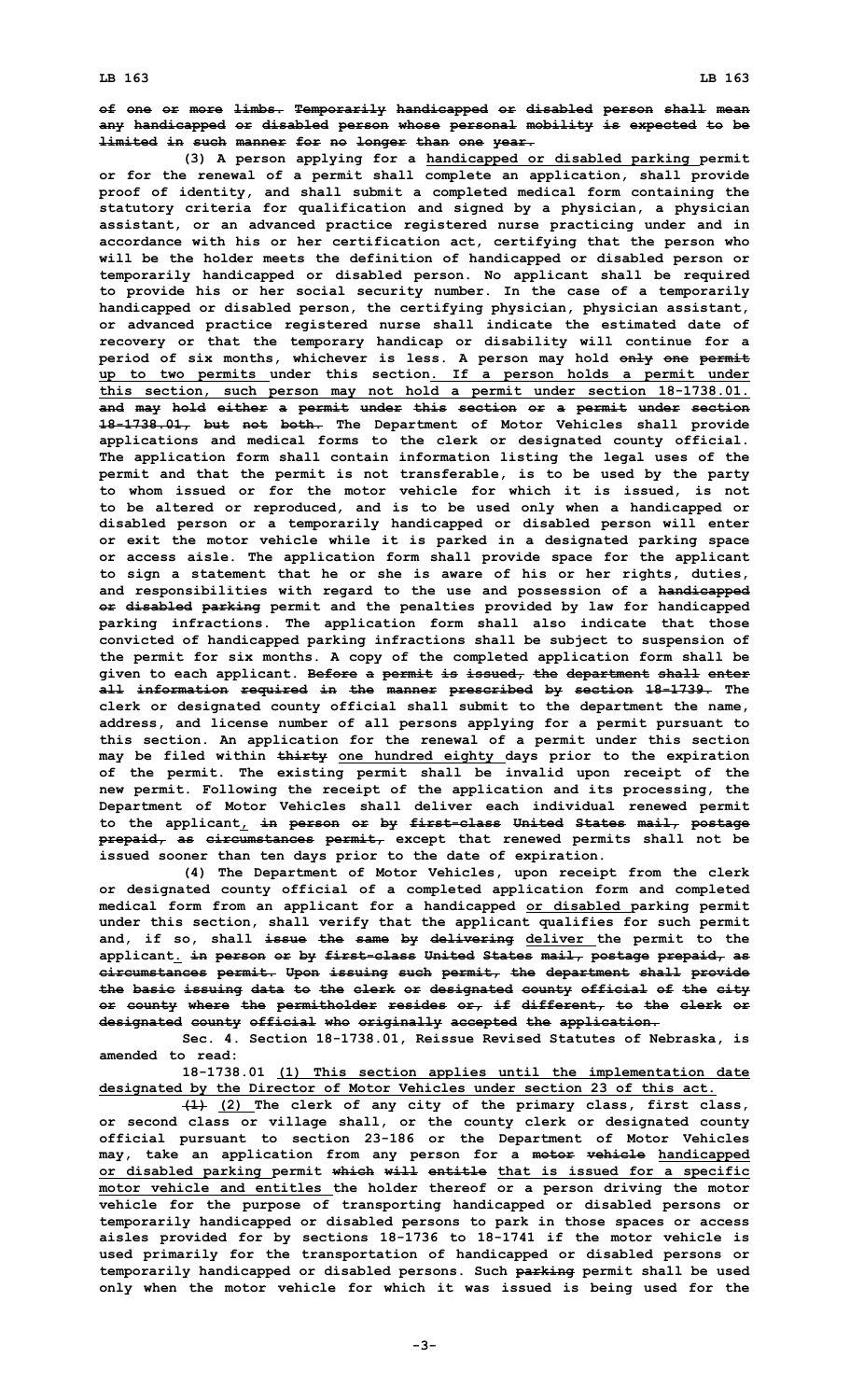**transportation of <sup>a</sup> handicapped or disabled person or temporarily handicapped or disabled person and such person will enter or exit the motor vehicle while it is parked in such designated spaces or access aisles.**

**(2) (3) <sup>A</sup> person applying for <sup>a</sup> handicapped or disabled parking permit or for the renewal of <sup>a</sup> permit pursuant to this section shall apply for <sup>a</sup> permit for each motor vehicle used for the transportation of handicapped or disabled persons or temporarily handicapped or disabled persons, shall complete such forms as are provided to the clerk or designated county official by the Department of Motor Vehicles, and shall demonstrate to the clerk or designated county official or the department that each such motor vehicle is used primarily for the transportation of handicapped or disabled persons or temporarily handicapped or disabled persons. The application form shall contain information listing the legal uses of the permit and that the permit is not transferable, is to be used by the party to whom issued or for the motor vehicle for which it is issued, is not to be altered or reproduced, and is to be used only when <sup>a</sup> handicapped or disabled person or <sup>a</sup> temporarily handicapped or disabled person will enter or exit the motor vehicle while it is parked in <sup>a</sup> designated parking space or access aisle. The application form shall provide space for the applicant to sign <sup>a</sup> statement that he or she is aware of his or her rights, duties, and responsibilities with regard to the use and possession of <sup>a</sup> handicapped or disabled parking permit and the penalties provided by law for handicapped parking infractions. The application form shall also indicate that those convicted of handicapped parking infractions shall be subject to suspension of the permit for six months. A copy of the completed application form shall be given to each applicant. No more than one such permit shall be issued for each motor vehicle. A person may hold either <sup>a</sup> permit under this section or <sup>a</sup> permit under section 18-1738, but not both. An application for the renewal of <sup>a</sup> permit under this section may be filed within thirty one hundred eighty days prior to the expiration of the permit. The existing permit shall be invalid upon receipt of the new permit. Following the receipt of the application and its processing, the Department of Motor Vehicles shall deliver each individual renewed permit to the applicant, in person or by first-class United States mail, postage prepaid, as circumstances permit, except that renewed permits shall not be issued sooner than ten days prior to the date of expiration.**

**(3) (4) The department, upon receipt from the clerk or designated county official of <sup>a</sup> completed application form, with necessary accompanying certifications, shall verify that the applicant qualifies for <sup>a</sup> handicapped or disabled parking permit under this section and, if so, shall issue the same by delivering deliver the permit to the applicant. in person or by first-class United States mail, postage prepaid, as circumstances permit. Before such permit is issued, the department shall enter all information required in the manner prescribed by section 18-1739. The clerk or designated county official shall submit to the department the name, address, and license number of all persons applying for <sup>a</sup> permit pursuant to this section. Upon issuing such permit, the department shall provide the basic issuing data to the clerk or designated county official of the city or county where the permitholder resides or, if different, to the clerk or designated county official who originally accepted the application.**

**Sec. 5. Section 18-1738.02, Reissue Revised Statutes of Nebraska, is amended to read:**

**18-1738.02 (1) This section applies until the implementation date designated by the Director of Motor Vehicles under section 23 of this act.**

**(2) Any person applying for <sup>a</sup> handicapped or disabled parking permit pursuant to section 18-1738 or 18-1738.01 shall apply for such permit to the city clerk, village clerk, county clerk, or designated county official pursuant to section 23-186 of the city, village, or county within which the applying individual resides or to the Department of Motor Vehicles. If such person does not reside within <sup>a</sup> city or village and the county clerk or designated county official does not issue permits, the person shall make application to the city clerk or village clerk of the city or village located nearest to his or her place of residence, to the county clerk or designated county official of any neighboring county who issues such permits, or to the department. No city clerk, village clerk, county clerk, designated county official, or department employee shall accept the application for <sup>a</sup> permit pursuant to section 18-1738 or 18-1738.01 of any person making application contrary to the provisions of this section.**

**Sec. 6. Section 18-1739, Revised Statutes Cumulative Supplement, 2010, is amended to read:**

**18-1739 (1) This section applies until the implementation date designated by the Director of Motor Vehicles under section 23 of this act.**

**(1) (2) The handicapped or disabled parking permit to be issued**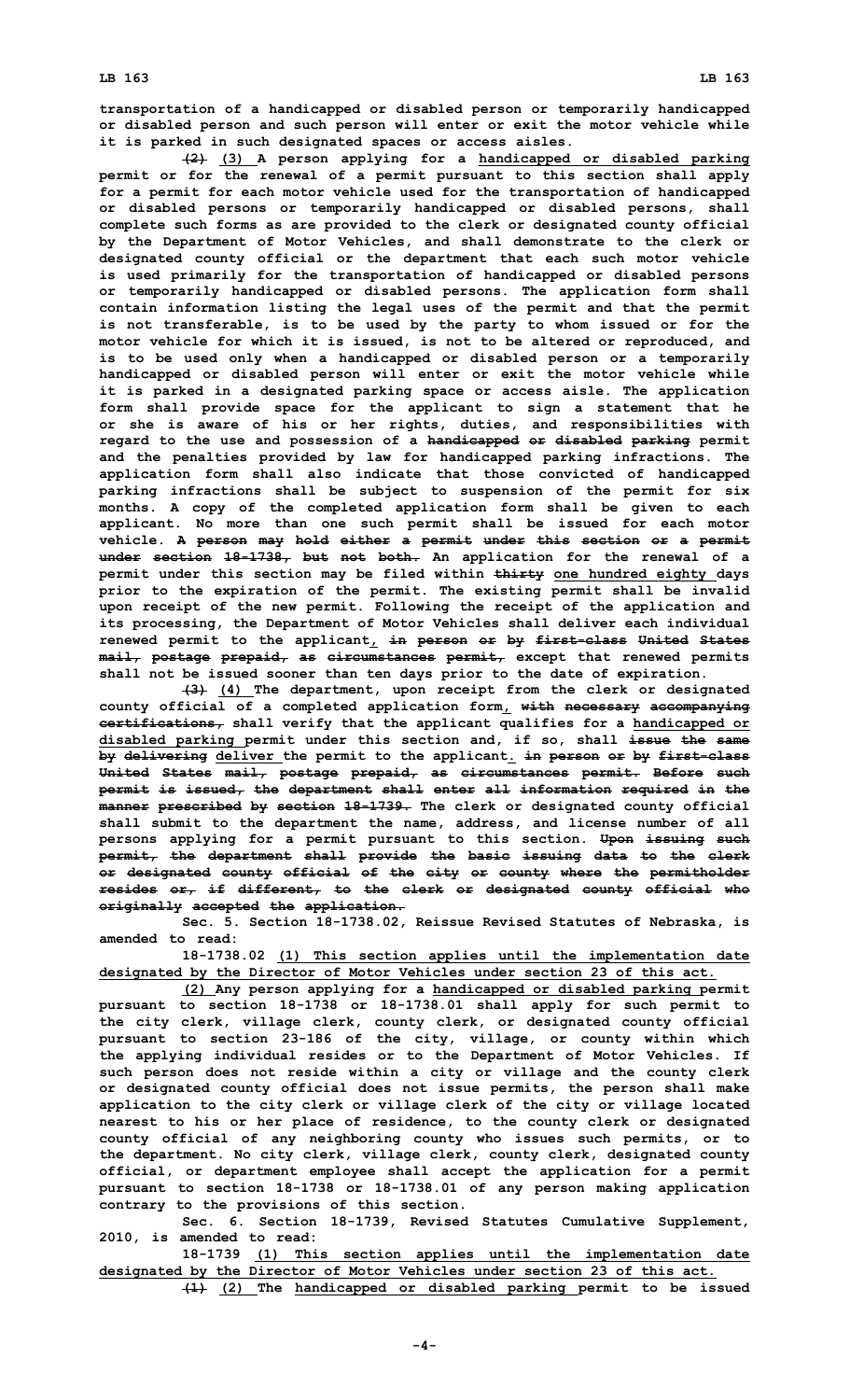## **LB 163 LB 163**

**pursuant to section 18-1738 or 18-1738.01 shall be constructed of <sup>a</sup> durable plastic designed to resist normal wear or fading for the term of the permit's issuance and printed so as to minimize the possibility of alteration following issuance. The permit shall be of <sup>a</sup> design, size, configuration, color, and construction and contain such information as specified in the rules and regulations adopted and promulgated by the United States Department of Transportation in the Uniform System for Parking for Persons with Disabilities, 23 C.F.R. part 1235, as such regulations existed on January 1, 2010.2011.**

**(2) In (3) Until October 1, 2011, in addition to the requirements of subsection (1) (2) of this section, the handicapped or disabled parking permit shall show the expiration date and such identifying information with regard to the handicapped or disabled person or temporarily handicapped or disabled person to whom it is issued as is necessary to the enforcement of sections 18-1736 to 18-1741.07 as determined by the Department of Motor Vehicles. The expiration date information shall be distinctively color-coded so as to identify by color the year in which the permit is due to expire.**

**(3) (4) No handicapped or disabled parking permit shall be issued to any person or for any motor vehicle if any parking permit has been issued to such person or for such motor vehicle and such permit has been suspended pursuant to section 18-1741. 18-1741.02. At the expiration of such suspension, <sup>a</sup> permit may be renewed in the manner provided for renewal in sections 18-1738, 18-1738.01, and 18-1740.**

**(4) (5) <sup>A</sup> duplicate handicapped or disabled parking permit may be provided without cost up to two times during any single permit period if the original <sup>a</sup> permit is destroyed, lost, or stolen. Such duplicate permit shall be issued in the same manner as the original permit, as provided in section 18-1738 or 18-1738.01, whichever is applicable, except that <sup>a</sup> newly completed medical form need not be provided if <sup>a</sup> completed medical form submitted at the time of the most recent application for <sup>a</sup> permit or its renewal is on file with the clerk or designated county official or the Department of Motor Vehicles. A duplicate permit shall be valid for the remainder of the period for which the original permit was issued. If <sup>a</sup> person has been issued two duplicate permits under this subsection and needs another permit, such person shall reapply for <sup>a</sup> new permit under section 18-1738 or 18-1738.01, whichever is applicable.**

**Sec. 7. Section 18-1740, Reissue Revised Statutes of Nebraska, is amended to read:**

**18-1740 (1) This section applies until the implementation date designated by the Director of Motor Vehicles under section 23 of this act.**

**(1) (2) Permanently issued handicapped or disabled parking permits for handicapped or disabled parking authorized by sections 18-1736 to 18-1741.07 issued prior to August 1, 2005, shall be valid for <sup>a</sup> period ending on September 30 of the third year after the date of issuance and shall expire on that date. Permanently issued permits issued on or after August 1, 2005, October 1, 2011, shall be valid for <sup>a</sup> period ending on the last day of the month of the applicant's birthday in the third year after issuance and shall expire on that day. Permanently issued handicapped or disabled parking permits issued on or after October 1, 2011, shall be valid for <sup>a</sup> period ending on the last day of the month of the applicant's birthday in the sixth year after issuance and shall expire on that day.**

**(2) (3) All handicapped or disabled parking permits authorized under sections 18-1736 to 18-1741.07 for temporarily handicapped or disabled parking persons shall be issued for <sup>a</sup> period ending not more than six months after the date of issuance but may be renewed one time for <sup>a</sup> period not to exceed six months. For the renewal period, there shall be submitted an additional application with proof of <sup>a</sup> handicap or disability.**

**Sec. 8. Section 18-1741, Reissue Revised Statutes of Nebraska, is amended to read:**

**18-1741 (1) This section applies until the implementation date designated by the Director of Motor Vehicles under section 23 of this act.**

**Permits issued under sections 18-1736 to 18-1741 (2) <sup>A</sup> handicapped or disabled parking permit shall not be transferable and shall be used only by the party to whom issued or for the motor vehicle for which issued and only for the purpose for which it the permit is issued. A handicapped or disabled parking permit shall be displayed by hanging the permit from the motor vehicle's rearview mirror so as to be clearly visible through the front windshield. A handicapped or disabled parking permit shall be displayed on the dashboard only when there is no rearview mirror. No person shall alter or reproduce in any manner <sup>a</sup> handicapped or disabled parking permit. issued pursuant to section 18-1738 or 18-1738.01. No person shall knowingly hold more than one permit the allowed number of handicapped or disabled parking permits**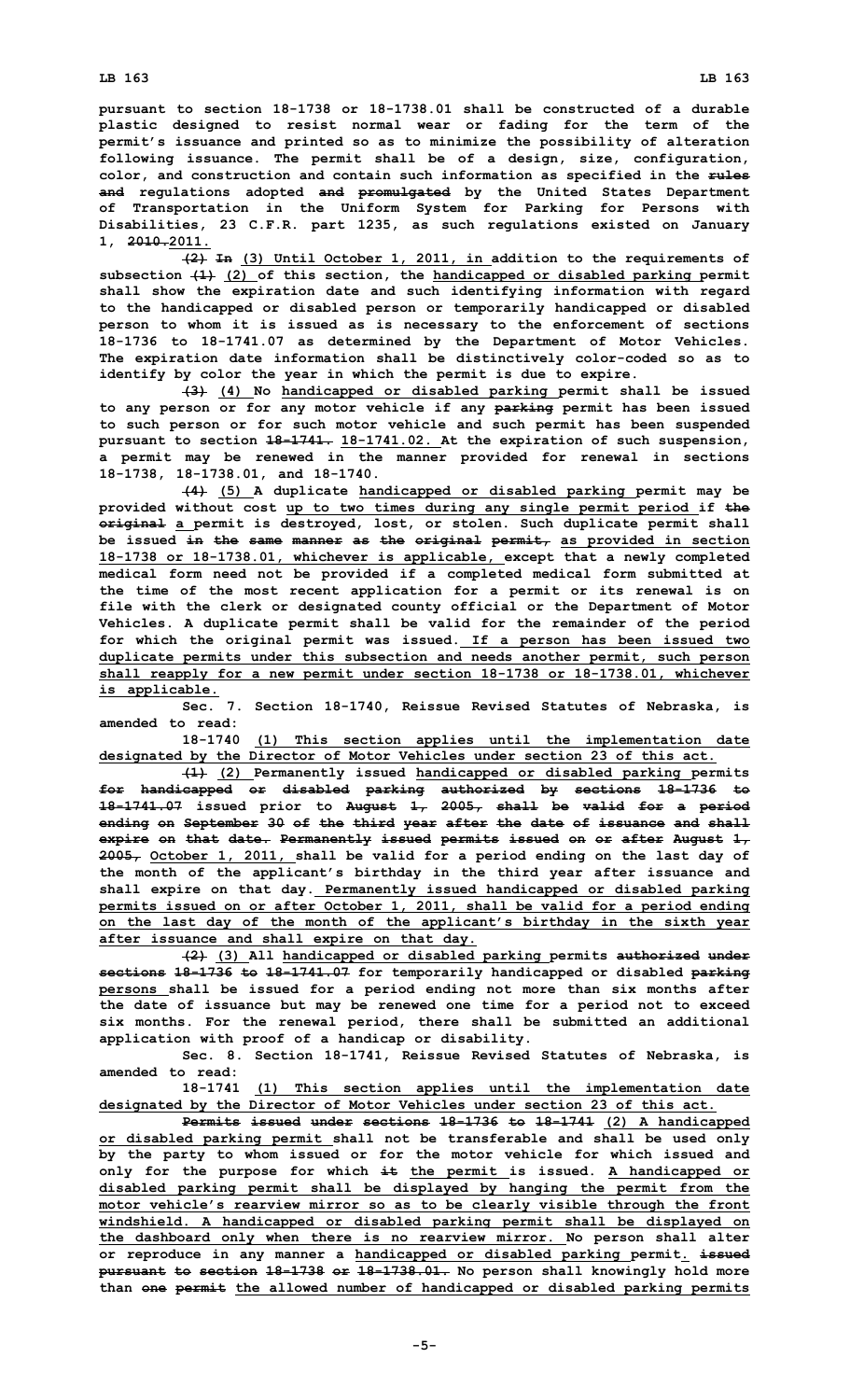**or knowingly provide false information on an application for <sup>a</sup> handicapped or disabled parking permit. issued pursuant to such sections. No person who is not the holder of <sup>a</sup> handicapped or disabled parking permit issued to him or her as <sup>a</sup> handicapped or disabled person shall display <sup>a</sup> handicapped or disabled parking permit and park in <sup>a</sup> space or access aisle designated for the exclusive use of <sup>a</sup> handicapped or disabled person. No person who is the holder of <sup>a</sup> handicapped or disabled parking permit issued for the use of such person when transporting <sup>a</sup> handicapped or disabled person shall display his or her handicapped or disabled parking permit and park in <sup>a</sup> space or access aisle designated for the exclusive use of <sup>a</sup> handicapped or disabled person unless <sup>a</sup> handicapped or disabled person is actually in the vehicle displaying the permit at the time it is parked, has left the vehicle while it was parked, and will return to the vehicle before it leaves the will enter or exit the motor vehicle while it is parked in <sup>a</sup> designated space or access aisle. No person who is not the holder of <sup>a</sup> handicapped or disabled parking permit issued for use when <sup>a</sup> vehicle is transporting <sup>a</sup> handicapped or disabled person shall display <sup>a</sup> handicapped or disabled parking permit and park in <sup>a</sup> space or access aisle designated for the exclusive use of <sup>a</sup> handicapped or disabled person unless <sup>a</sup> handicapped or disabled person is actually in the vehicle displaying the permit at the time it is parked, has left the vehicle while it was parked, and will return to the vehicle before it leaves the will enter or exit the motor vehicle while it is parked in <sup>a</sup> designated space or access aisle. Any violation of this section shall constitute <sup>a</sup> handicapped parking infraction and shall be cause for suspension of such permit for <sup>a</sup> period of six months and such other punishment as may be provided by local ordinance. In addition, the trial court shall impose <sup>a</sup> fine of not more than two hundred fifty dollars which may be waived by the court if, at the time of sentencing, all handicapped parking permits issued to or in the possession of the offender are returned to the court. At the expiration of such six-month period, <sup>a</sup> suspended permit may be renewed in the manner provided for renewal in sections 18-1738, 18-1738.01, and 18-1740.as defined in section 18-1741.01 and shall be subject to the penalties and procedures set forth in sections 18-1741.01 to 18-1741.07.**

**Sec. 9. Section 18-1741.02, Revised Statutes Cumulative Supplement, 2010, is amended to read:**

**18-1741.02 (1) Any person found guilty of <sup>a</sup> handicapped parking infraction shall be fined (1) (a) not more than one hundred fifty dollars for the first offense, (2) (b) not more than three hundred dollars for <sup>a</sup> second offense within <sup>a</sup> one-year period, and (3) (c) not more than five hundred dollars for <sup>a</sup> third or subsequent offense within <sup>a</sup> one-year period.**

**(2) In addition to any fine imposed under subsection (1) of this section, any person found guilty of <sup>a</sup> handicapped parking infraction under section 18-1741 or section 28 of this act shall be subject to suspension of such person's handicapped or disabled parking permit for six months and such other punishment as may be provided by local ordinance. In addition, the court shall impose <sup>a</sup> fine of not more than two hundred fifty dollars which may be waived by the court if, at the time of sentencing, all handicapped or disabled parking permits issued to or in the possession of the offender are returned to the court. At the expiration of such six-month period, <sup>a</sup> suspended handicapped or disabled parking permit may be renewed in the manner provided for renewal of the original permit.**

**Sec. 10. Section 18-1741.03, Reissue Revised Statutes of Nebraska, is amended to read:**

**18-1741.03 To insure uniformity, the Supreme Court may prescribe the form of the handicapped parking citation to be used for handicapped parking infractions. The handicapped parking citation shall include <sup>a</sup> description of the handicapped parking infraction, the time and place at which the person cited is to appear, <sup>a</sup> warning that failure to appear in accordance with the command of the citation is <sup>a</sup> punishable offense, and such other matter as the Supreme Court deems appropriate, but shall not include <sup>a</sup> place for the cited person's social security number. The handicapped parking citation shall provide space for an affidavit by <sup>a</sup> peace officer certifying that the recipient of the citation is the lawful possessor in his or her own right of <sup>a</sup> handicapped or disabled parking permit issued under the provisions of section 18-1738 or 18-1738.01 and that the peace officer has personally viewed the permit. The Supreme Court may provide that <sup>a</sup> copy of the handicapped parking citation constitutes the complaint filed in the trial court.**

**Sec. 11. Section 18-1741.04, Reissue Revised Statutes of Nebraska, is amended to read:**

**18-1741.04 When <sup>a</sup> handicapped parking citation is issued for <sup>a</sup> handicapped parking infraction, the person issuing the handicapped parking citation shall enter thereon all required information, including the name**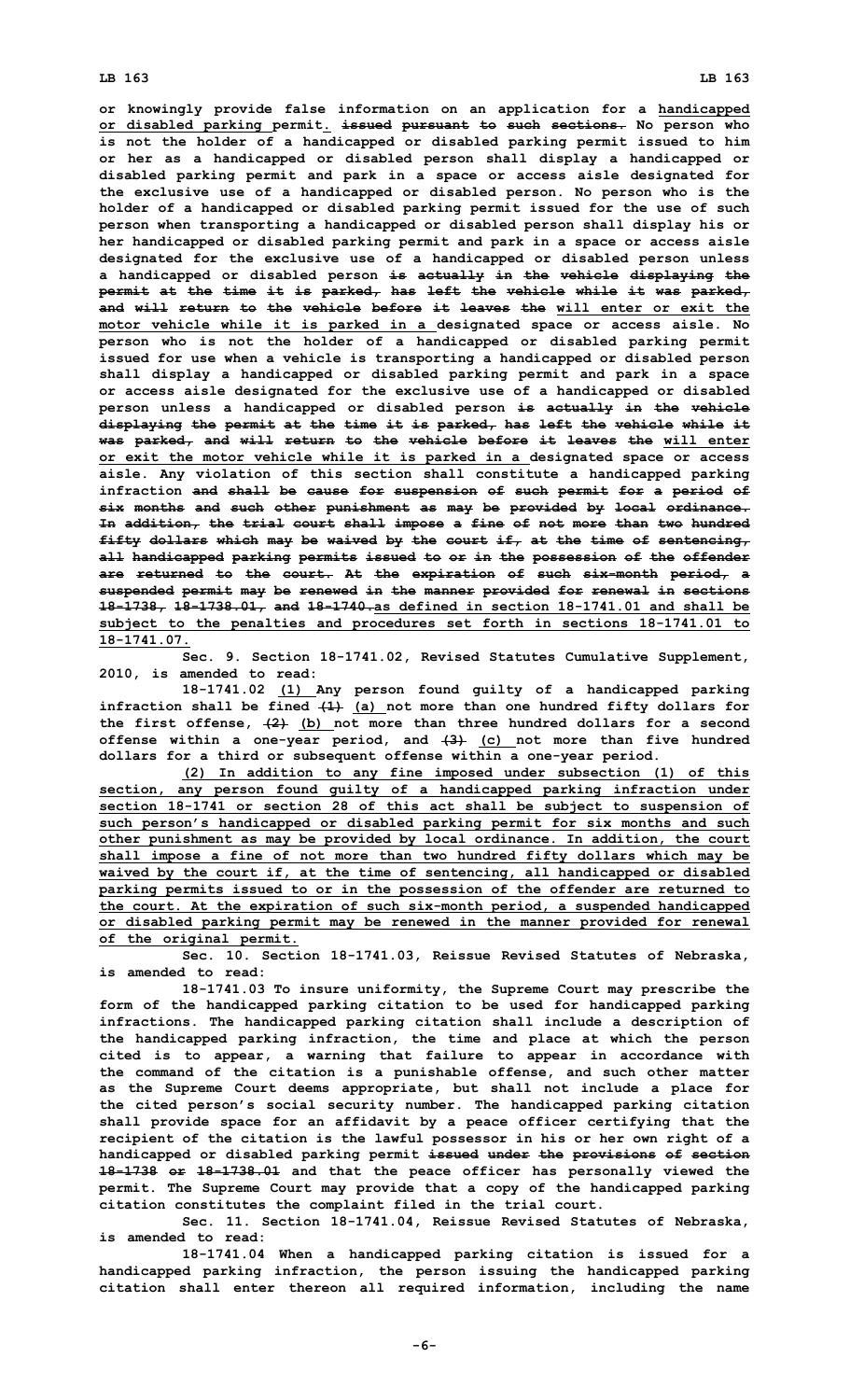**and address of the cited person or, if not known, the license number and description of the offending motor vehicle, the offense charged, and the time and place the person cited is to appear in court. Unless the person cited requests an earlier date, the time of appearance shall be at least three days after the issuance of the handicapped parking citation. One copy of the handicapped parking citation shall be delivered to the person cited or attached to the offending motor vehicle. At least twenty-four hours before the time set for the appearance of the cited person, either the prosecuting attorney or other person authorized by law to issue <sup>a</sup> complaint for the particular offense shall issue and file <sup>a</sup> complaint charging such person with <sup>a</sup> handicapped parking infraction or such person shall be released from the obligation to appear as specified. A person cited for <sup>a</sup> handicapped parking violation may waive his or her right to trial. For any handicapped parking citation issued for <sup>a</sup> handicapped parking infraction by reason of the failure of <sup>a</sup> vehicle to display <sup>a</sup> handicapped or disabled parking permit, issued pursuant to section 18-1738 or 18-1738.01, the complaint shall be dismissed if, within seven business days after the date of issuance of the citation, the person cited files with the court the affidavit provided for in section 18-1741.03, signed by <sup>a</sup> peace officer certifying that the recipient is the lawful possessor in his or her own right of <sup>a</sup> handicapped or disabled parking permit issued under section 18-1738 or 18-1738.01 and that the peace officer has personally viewed the permit. The Supreme Court may prescribe uniform rules for such waivers. Anyone may use <sup>a</sup> credit card authorized by the court in which the person is cited as <sup>a</sup> means of payment of his or her fine and costs.**

**Sec. 12. Section 18-1742, Reissue Revised Statutes of Nebraska, is amended to read:**

**18-1742 (1) This section applies until the implementation date designated by the Director of Motor Vehicles under section 23 of this act.**

**(2) The Department of Motor Vehicles shall adopt and promulgate rules and regulations necessary to fulfill any duties and obligations as provided in sections 18-1736 to 18-1741.07.**

**Sec. 13. Section 23-186, Revised Statutes Cumulative Supplement, 2010, is amended to read:**

**23-186 (1) Until the implementation date designated by the Director of Motor Vehicles under subsection (2) of this section, <sup>a</sup> county board may consolidate, under the office of <sup>a</sup> designated county official, the services provided to the public by the county assessor, the county clerk, and the county treasurer relating to the issuance of certificates of title, registration certificates, certificates of number, license plates, and renewal decals, the notation and cancellation of liens, and the collection of taxes and fees for motor vehicles, all-terrain vehicles, utility-type vehicles, minibikes, snowmobiles, trailers, and motorboats as provided in the Motor Vehicle Certificate of Title Act, the Motor Vehicle Registration Act, the State Boat Act, and sections 18-1738, 18-1738.01, and 60-1803. In <sup>a</sup> county in which <sup>a</sup> city of the metropolitan class is located, the county board may designate the county treasurer to provide the services. In any other county, the county board may designate the county assessor, the county clerk, or the county treasurer to provide the services.**

**(2) Beginning on an implementation date designated by the Director of Motor Vehicles, but no later than January 1, 2011, the county treasurer of each county shall be the county official who provides services to the public relating to the issuance of certificates of title, registration certificates, certificates of number, license plates, and renewal decals, the notation and cancellation of liens, and the collection of taxes and fees for motor vehicles, all-terrain vehicles, utility-type vehicles, minibikes, snowmobiles, trailers, and motorboats as provided in the Motor Vehicle Certificate of Title Act, the Motor Vehicle Registration Act, the State Boat Act, and sections 18-1738, 18-1738.01, and section 60-1803, and, until the implementation date designated by the director under section 23 of this act, sections 18-1738 and 18-1738.01.**

**Sec. 14. Section 60-151, Reissue Revised Statutes of Nebraska, is amended to read:**

**60-151 The certificate of title for a vehicle shall be obtained in the name of the purchaser upon application signed by the purchaser, except that (1) for titles to be held by husband and wife, applications may be accepted upon the signature of either one as <sup>a</sup> signature for himself or herself and as agent for his or her spouse and (2) for an applicant providing proof that he or she is <sup>a</sup> handicapped or disabled person as defined in section 18-1738, 20 of this act, applications may be accepted upon the signature of the applicant's parent, legal guardian, foster parent, or agent.**

**Sec. 15. Section 60-153, Reissue Revised Statutes of Nebraska, is**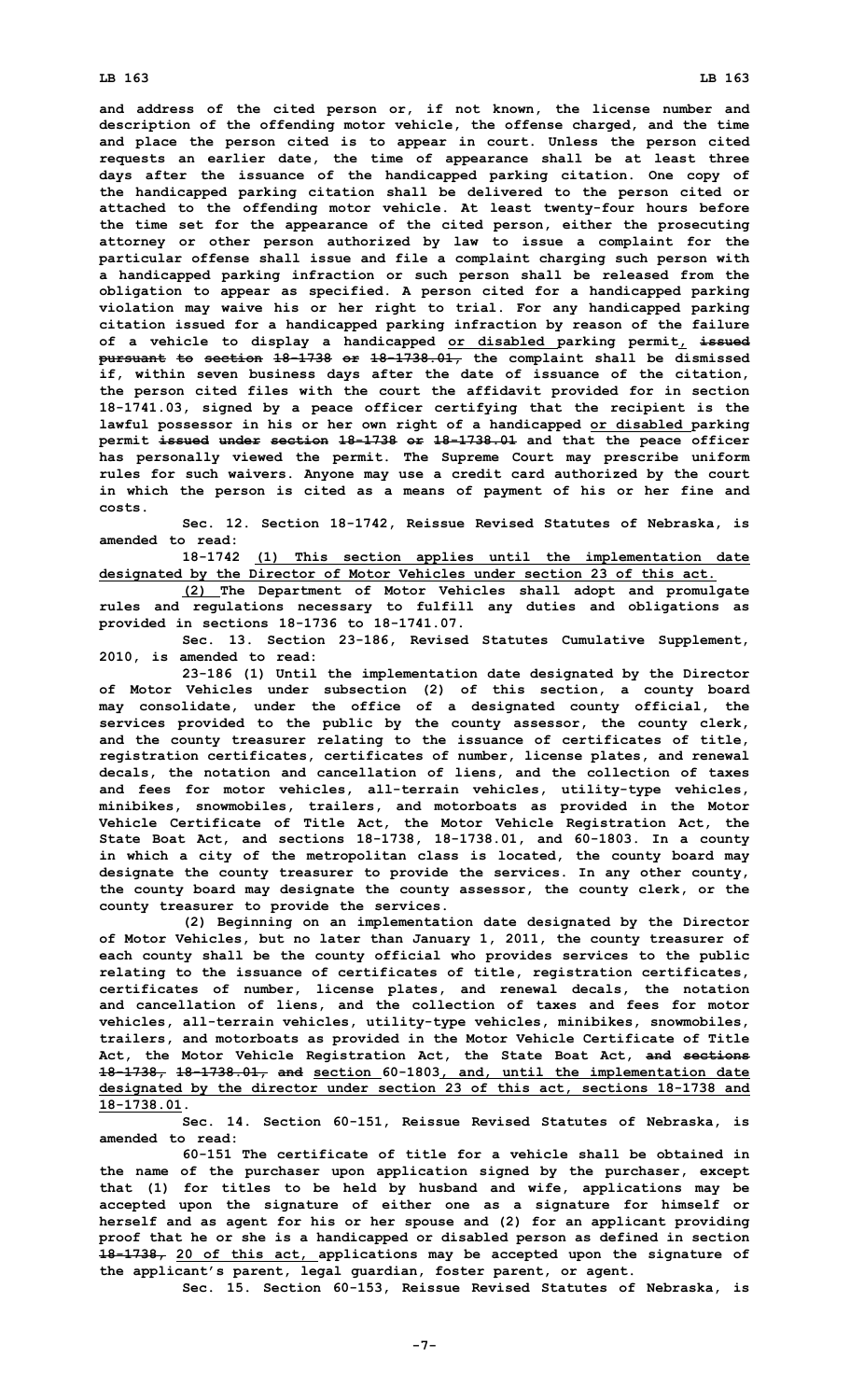**LB 163 LB 163**

## **amended to read:**

**60-153 (1) <sup>A</sup> certificate of title shall be printed upon safety security paper to be selected by the department. The certificate of title, manufacturer's statement of origin, and assignment of manufacturer's certificate shall be upon forms prescribed by the department and may include, but shall not be limited to, county of issuance, date of issuance, certificate of title number, previous certificate of title number, vehicle identification number, year, make, model, and body type of the vehicle, name and residential and mailing address of the owner, acquisition date, issuing county clerk's or designated county official's signature and official seal, and sufficient space for the notation and release of liens, mortgages, or encumbrances, if any. <sup>A</sup> certificate of title issued on or after September 1, 2007, shall include the words "void if altered". A certificate of title that is altered shall be deemed a mutilated certificate of title. The certificate of title of an all-terrain vehicle, utility-type vehicle, or minibike shall include the words "not to be registered for road use".**

**(2) An assignment of certificate of title shall appear on each certificate of title and shall include, but not be limited to, <sup>a</sup> statement that the owner of the vehicle assigns all his or her right, title, and interest in the vehicle, the name and address of the assignee, the name and address of the lienholder or secured party, if any, and the signature of the owner or the owner's parent, legal guardian, foster parent, or agent in the case of an owner who is <sup>a</sup> handicapped or disabled person as defined in section 18-1738.20 of this act.**

**(3) <sup>A</sup> reassignment by <sup>a</sup> dealer shall appear on each certificate of title and shall include, but not be limited to, <sup>a</sup> statement that the dealer assigns all his or her right, title, and interest in the vehicle, the name and address of the assignee, the name and address of the lienholder or secured party, if any, and the signature of the dealer or designated representative. Reassignments shall be printed on the reverse side of each certificate of title as many times as convenient.**

**(4) The department may prescribe <sup>a</sup> secure power-of-attorney form and may contract with one or more persons to develop, provide, sell, and distribute secure power-of-attorney forms in the manner authorized or required by the federal Truth in Mileage Act of 1986 and any other federal law or regulation. Any secure power-of-attorney form authorized pursuant to <sup>a</sup> contract shall conform to the terms of the contract and be in strict compliance with the requirements of the department.**

**Sec. 16. Section 60-301, Reissue Revised Statutes of Nebraska, is amended to read:**

**60-301 Sections 60-301 to 60-3,222 and sections 18 to 21 and 23 to 30 of this act shall be known and may be cited as the Motor Vehicle Registration Act.**

**Sec. 17. Section 60-302, Reissue Revised Statutes of Nebraska, is amended to read:**

**60-302 For purposes of the Motor Vehicle Registration Act, unless the context otherwise requires, the definitions found in sections 60-303 to 60-360 and sections 18 to 21 of this act shall be used.**

**Sec. 18. Access aisle means <sup>a</sup> space adjacent to <sup>a</sup> handicapped parking space or passenger loading zone which is constructed and designed in compliance with the federal Americans with Disabilities Act of 1990 and the federal regulations adopted in response to the act, as the act and the regulations existed on January 1, 2011.**

**Sec. 19. Handicapped or disabled parking permit means:**

**(1) <sup>A</sup> permit issued under section 18-1738 or 18-1738.01 prior to the implementation date designated by the director under section 23 of this act; or**

**(2) <sup>A</sup> permit issued under section 24 or 25 of this act on or after the implementation date designated by the director under section 23 of this act.**

**Sec. 20. Handicapped or disabled person means any individual with <sup>a</sup> severe visual or physical impairment which limits personal mobility and results in an inability to travel unassisted more than two hundred feet without the use of <sup>a</sup> wheelchair, crutch, walker, or prosthetic, orthotic, or other assistant device, any individual whose personal mobility is limited as <sup>a</sup> result of respiratory problems, any individual who has <sup>a</sup> cardiac condition to the extent that his or her functional limitations are classified in severity as being Class III or Class IV, according to standards set by the American Heart Association, and any individual who has permanently lost all or substantially all the use of one or more limbs.**

**Sec. 21. Temporarily handicapped or disabled person means any handicapped or disabled person whose personal mobility is expected to be**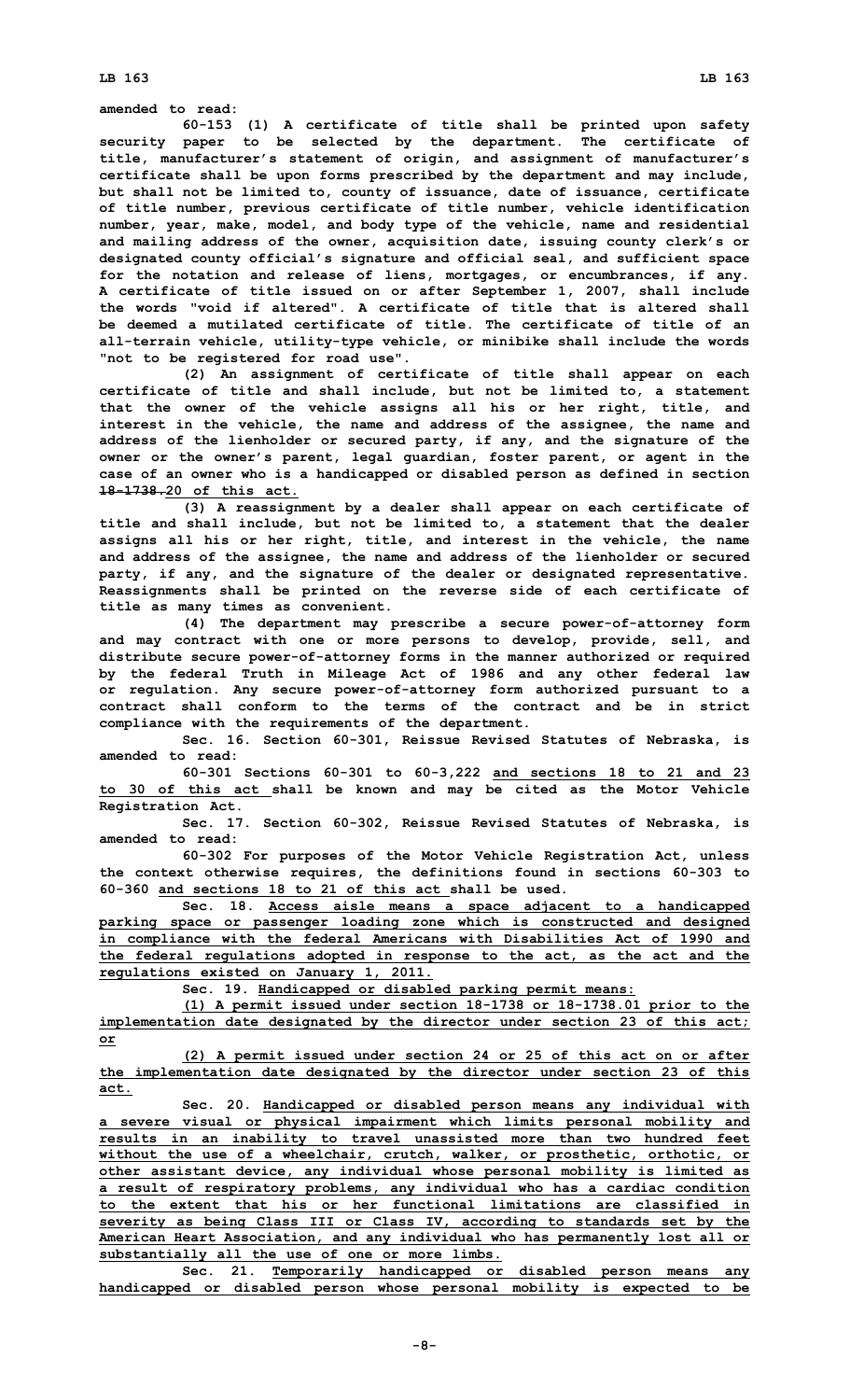**limited as described in section 20 of this act for no longer than one year.**

**Sec. 22. Section 60-3,113, Reissue Revised Statutes of Nebraska, is amended to read:**

**60-3,113 (1) The department shall, without the payment of any fee except the taxes and fees required by sections 60-3,100, 60-3,102, 60-3,185, and 60-3,190, issue license plates for one motor vehicle not used for hire and <sup>a</sup> license plate for one motorcycle not used for hire to:**

**(a) Any permanently handicapped or disabled person as defined in section 18-1738 or his or her parent, legal guardian, foster parent, or agent upon application and proof of <sup>a</sup> permanent handicap or disability; or**

**(b) <sup>A</sup> trust which owns the motor vehicle or motorcycle if <sup>a</sup> designated beneficiary of the trust qualifies under subdivision (a) of this subsection.**

**Beginning January 1, 2005, an An application and proof of disability in the form and with the information required by section 18-1738 or section 24 of this act shall be filed submitted before license plates are issued or reissued.**

**(2) The license plate or plates shall carry the internationally accepted wheelchair symbol, which symbol is <sup>a</sup> representation of <sup>a</sup> person seated in <sup>a</sup> wheelchair surrounded by <sup>a</sup> border six units wide by seven units high, and such other letters or numbers as the director prescribes. Such license plate or plates shall be used by such person in lieu of the usual license plate or plates.**

**(3) The department shall compile and maintain <sup>a</sup> registry of the names, addresses, and license numbers of all persons who obtain special license plates pursuant to this section and all persons who obtain <sup>a</sup> handicapped or disabled parking permit. as described in section 18-1739.**

**Sec. 23. The department shall develop and implement an electronic system for accepting and processing applications for handicapped or disabled parking permits. The director shall designate an implementation date for such system, which date shall be on or before January 1, 2013.**

**Sec. 24. (1) This section applies beginning on the implementation date designated by the director under section 23 of this act.**

**(2) <sup>A</sup> handicapped or disabled person or temporarily handicapped or disabled person or his or her parent, legal guardian, foster parent, or certifying health care provider may apply for <sup>a</sup> handicapped or disabled parking permit to the department or through <sup>a</sup> health care provider using <sup>a</sup> secure online process developed by the department which will entitle the holder of <sup>a</sup> permit or <sup>a</sup> person driving <sup>a</sup> motor vehicle for the purpose of transporting such holder to park in those spaces or access aisles provided for by sections 18-1736 and 18-1737 when the holder of the permit will enter or exit the motor vehicle while it is parked in such spaces or access aisles. For purposes of this section, (a) the handicapped or disabled person or temporarily handicapped or disabled person is considered the holder of the permit and (b) certifying health care provider means the physician, physician assistant, or advanced practice registered nurse who makes the certification required in subsection (3) of this section or his or her designee.**

**(3) The application process for <sup>a</sup> handicapped or disabled parking permit or for the renewal of <sup>a</sup> permit under this section shall include presentation of proof of identity by the handicapped or disabled person or temporarily handicapped or disabled person and certification by <sup>a</sup> physician, <sup>a</sup> physician assistant, or an advanced practice registered nurse practicing under and in accordance with his or her certification act that the person who will be the holder meets the statutory criteria for qualification. An application for the renewal of <sup>a</sup> permit under this section may be submitted within one hundred eighty days prior to the expiration of the permit. No applicant shall be required to provide his or her social security number. In the case of <sup>a</sup> temporarily handicapped or disabled person, the certifying physician, physician assistant, or advanced practice registered nurse shall indicate the estimated date of recovery or that the temporary handicap or disability will continue for <sup>a</sup> period of six months, whichever is less.**

**(4) The department, upon receipt of <sup>a</sup> completed application for <sup>a</sup> handicapped or disabled parking permit under this section, shall verify that the applicant qualifies for such permit and, if so, shall deliver the permit to the applicant. In issuing renewed permits, the department shall deliver each individual renewed permit to the applicant. The renewed permit shall not be issued sooner than ten days prior to the date of expiration, and the existing permit shall be invalid upon receipt of the renewed permit. A person may hold up to two permits under this section. If <sup>a</sup> person holds <sup>a</sup> permit under this section, such person may not hold <sup>a</sup> permit under section 25 of this act.**

**(5) In issuing any handicapped or disabled parking permit under this**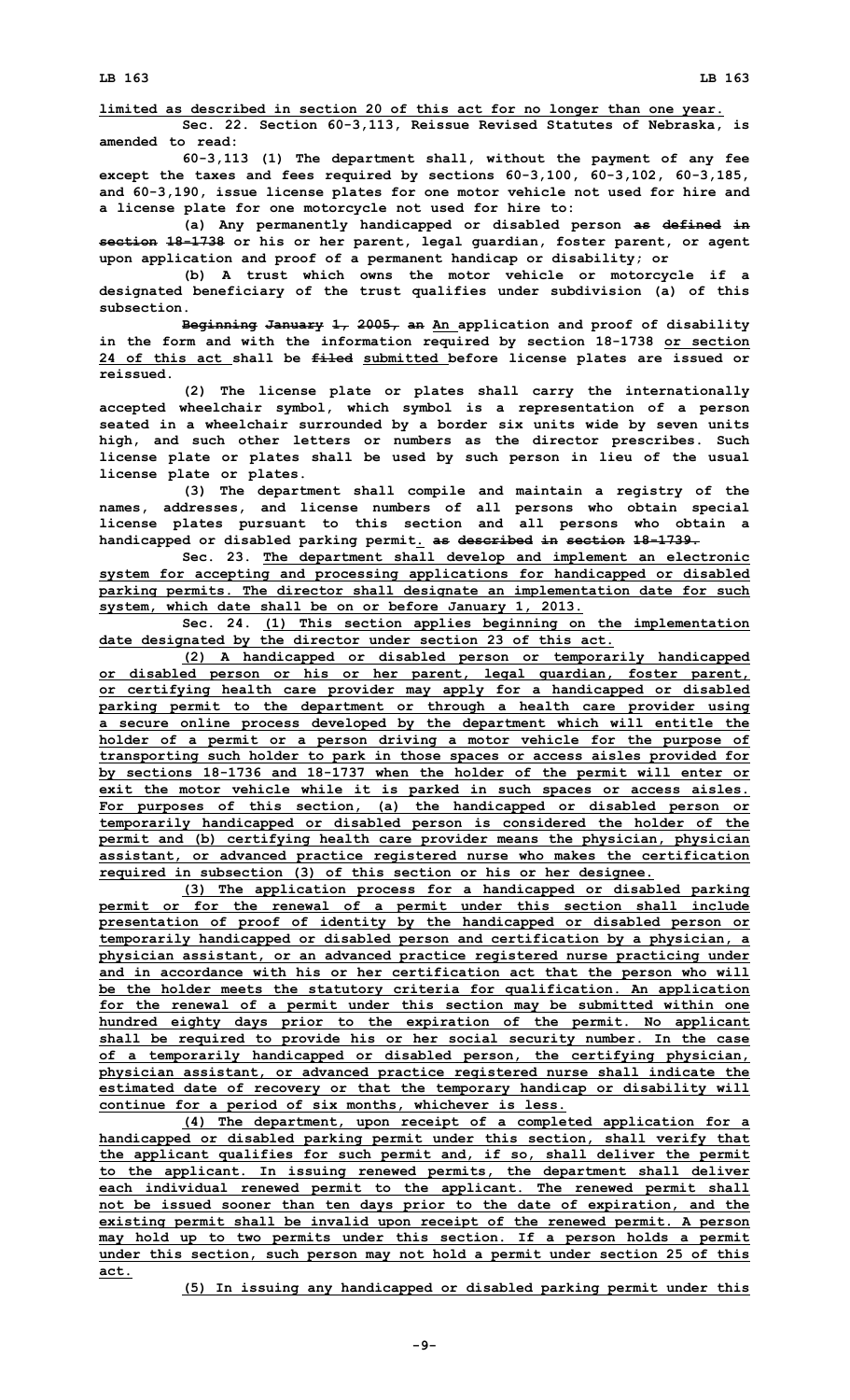**section, the department shall include <sup>a</sup> notice and an identification card. The notice shall contain information listing the legal uses of the permit and that the permit is not transferable, is to be used by the party to whom issued, is not to be altered or reproduced, and is to be used only when <sup>a</sup> handicapped or disabled person or <sup>a</sup> temporarily handicapped or disabled person will enter or exit the motor vehicle while it is parked in <sup>a</sup> designated parking space or access aisle. The notice shall also indicate that those convicted of handicapped parking infractions shall be subject to suspension of the permit for six months. The identification card shall show the expiration date of the permit and such identifying information with regard to the handicapped or disabled person or temporarily handicapped or disabled person to whom the permit is issued as is necessary to the enforcement of sections 18-1736 to 18-1741.07 as determined by the department.**

**Sec. 25. (1) This section applies beginning on the implementation date designated by the director under section 23 of this act.**

**(2) The department shall take an application from any person for <sup>a</sup> handicapped or disabled parking permit that is issued for <sup>a</sup> specific motor vehicle and entitles the holder thereof or <sup>a</sup> person driving the motor vehicle for the purpose of transporting handicapped or disabled persons or temporarily handicapped or disabled persons to park in those spaces or access aisles provided for by sections 18-1736 and 18-1737 if the motor vehicle is used primarily for the transportation of handicapped or disabled persons or temporarily handicapped or disabled persons. Such permit shall be used only when the motor vehicle for which it was issued is being used for the transportation of <sup>a</sup> handicapped or disabled person or temporarily handicapped or disabled person and such person will enter or exit the motor vehicle while it is parked in such designated spaces or access aisles.**

**(3) <sup>A</sup> person applying for <sup>a</sup> handicapped or disabled parking permit or for the renewal of <sup>a</sup> permit pursuant to this section shall apply for <sup>a</sup> permit for each motor vehicle used for the transportation of handicapped or disabled persons or temporarily handicapped or disabled persons and shall include such information as is required by the department, including <sup>a</sup> demonstration to the department that each such motor vehicle is used primarily for the transportation of handicapped or disabled persons or temporarily handicapped or disabled persons. An application for the renewal of <sup>a</sup> permit under this section may be submitted within one hundred eighty days prior to the expiration of the permit.**

**(4) The department, upon receipt of <sup>a</sup> completed application, shall verify that the applicant qualifies for <sup>a</sup> handicapped or disabled parking permit under this section and, if so, shall deliver the permit to the applicant. In issuing renewed permits, the department shall deliver each individual renewed permit to the applicant. The renewed permit shall not be issued sooner than ten days prior to the date of expiration, and the existing permit shall be invalid upon receipt of the renewed permit. No more than one such permit shall be issued for each motor vehicle under this section.**

**(5) In issuing any handicapped or disabled parking permit under this section, the department shall include <sup>a</sup> notice and an identification card to the registered owner of the motor vehicle or the applicant. The notice shall contain information listing the legal uses of the permit and that the permit is not transferable, is to be used for the motor vehicle for which it is issued, is not to be altered or reproduced, and is to be used only when <sup>a</sup> handicapped or disabled person or <sup>a</sup> temporarily handicapped or disabled person will enter or exit the motor vehicle while it is parked in <sup>a</sup> designated parking space or access aisle. The notice shall also indicate that those convicted of handicapped parking infractions shall be subject to suspension of the permit for six months. The identification card shall identify the motor vehicle for which the permit is issued as is necessary to the enforcement of sections 18-1736 to 18-1741.07 as determined by the department.**

**Sec. 26. (1) This section applies beginning on the implementation date designated by the director under section 23 of this act.**

**(2) <sup>A</sup> handicapped or disabled parking permit shall be of <sup>a</sup> design, size, configuration, color, and construction and contain such information as specified in the regulations adopted by the United States Department of Transportation in the Uniform System for Parking for Persons with Disabilities, 23 C.F.R. part 1235, as such regulations existed on January 1, 2011.**

**(3) No handicapped or disabled parking permit shall be issued to any person or for any motor vehicle if any permit has been issued to such person or for such motor vehicle and such permit has been suspended pursuant to section 18-1741.02. At the expiration of such suspension, <sup>a</sup> permit may be renewed in the manner provided for renewal in sections 24, 25, and 27 of this act.**